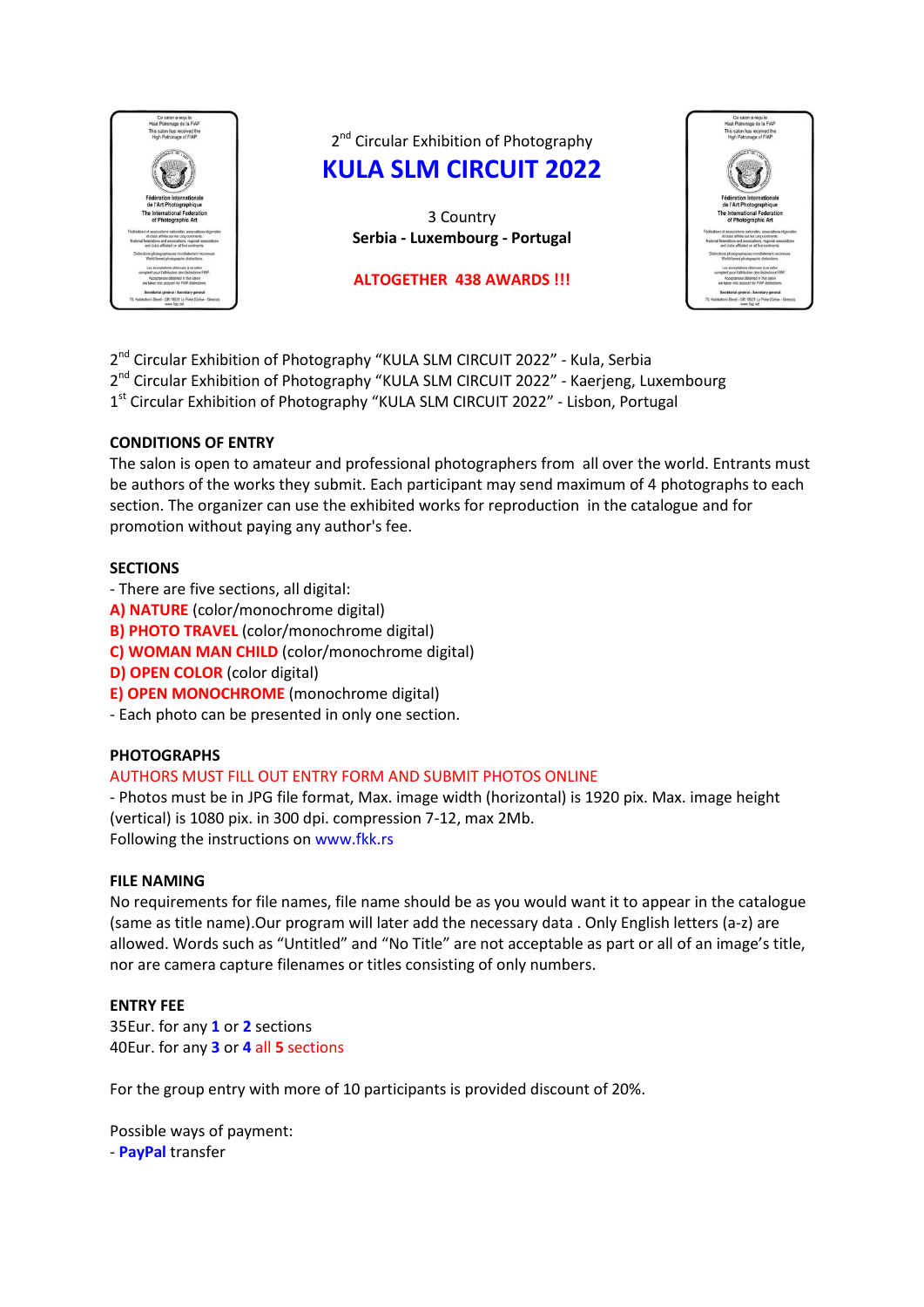- The works of the authors who did not pay the fee would not be taken into consideration.

# **REPORT CARD NOTIFICATIONS**

All participants will receive report card notifications via e-mail. The results of the exhibition will also be published on the website www.fkk.rs

## **PDF CATALOG**

PDF Downloadable from web site by exhibitors on our web site: www.fkk.rs

## **JURY MEMBERS:**

## **Serbia**

**Jacky HUTTING**, MFIAP EFIAP/b ESFIAP, Luxembourg **Miroslav PREDOJEVIC**, MF FSS, Serbia **Zoran ZDRAVEV**, PPSA, cMoL, North Macedonia

Delegate FSS: **Geza LENNERT**, EFIAP, MF FSS, Serbia

## **Luxembourg**

**Frosina JOVANOVSKA**, North Macedonia **Yvan PIAZZA**, EFIAP ESFIAP, Luxembourg **Herbert GMEINER**, MFIAP, EFIAP, HonEFIAP, Austria

## **Portugal**

**Yulia ARTEMYEVA**, EFIAP, Russian Federation **Tianyi XIONG**, China **Marjan JANEVSKI**, AFIAP, North Macedonia

## **AWARDS**

## **ALTOGETHER 438 AWARDS !!!**

## **Serbia**

## **FIAP Blue Badge for the best Author**

**FIAP** Gold medal in each section (5 altogether) **FSS** Gold medal in each section (5 altogether) **SALON** Gold, Silver, Bronze medals in each section (15 altogether) + 2 FIAP honorable mention ribbons in each section (10 altogether) + 22 SALON honorable mention ribbons in each section (110 altogether)

## **Luxembourg**

## **FIAP Blue Badge for the best Author**

**FIAP** Gold medal in each section (5 altogether) **FLPA** Gold medal in each section (5 altogether) **SALON** Gold, Silver, Bronze medals in each section (15 altogether) + 2 FIAP honorable mention ribbons in each section (10 altogether) + 22 SALON honorable mention ribbons in each section (110 altogether)

## **Portugal**

# **FIAP Blue Badge for the best Author**

**FIAP** Gold medal in each section (5 altogether) **DPW** Gold medal in each section (5 altogether) **SALON** Gold, Silver, Bronze medals in each section (15 altogether)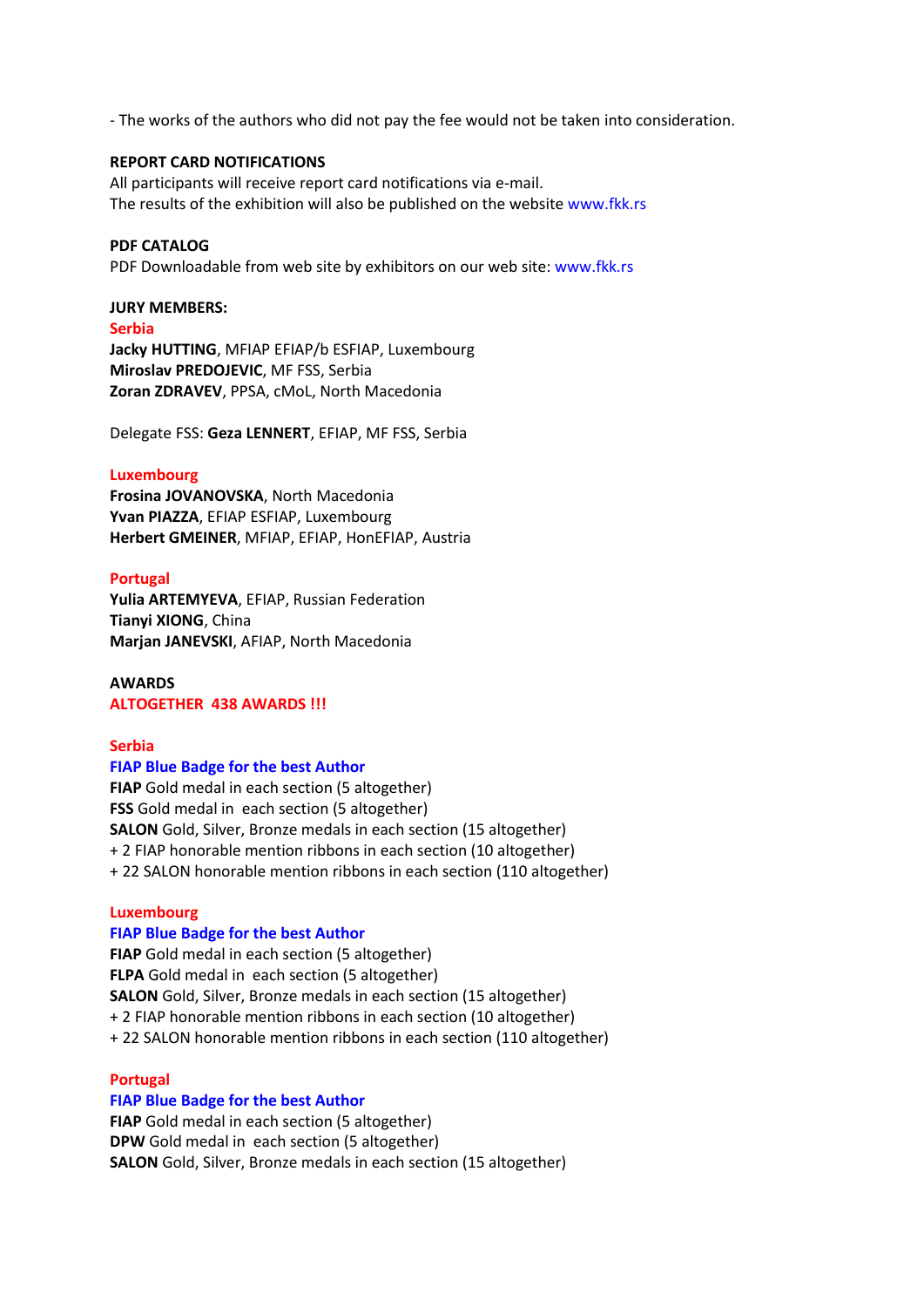- + 2 FIAP honorable mention ribbons in each section (10 altogether)
- + 22 SALON honorable mention ribbons in each section (110 altogether)

The jury reserves the right to grant additional awards. Each author can receive only one award in each of the section. The decision of the jury is final and irrevocable, complaints are not possible.

# **CALENDAR**

Closing date: **01.07.2022.** Judging: 14.07.-21.07.2022. Notification: 01.08.2022. www.fkk.rs On-line PDF Exhibition Catalog: 01.10.2022. Sending of awards: 01.10.2022.

## **EXHIBITION PUBLIC SHOWINGS**

**Serbia** 15.09.2021. and 22.09.2022. **Luxembourg** 17.09.2021. and 24.09.2022. **Portugal** 19.09.2021. and 26.09.2022.

Electronic Slide Show Program will be shown on a high resolution Projector.

## **RECOGNITIONS**

**Serbia** FIAP 2022/394 FSS 2022-31

## **Luxembourg**

FIAP 2022/395 FLPA 206/22/06

## **Portugal**

FIAP 2022/396

I hereby expressly agree to FIAP document 018/2017 «Conditions and regulations for FIAP Patronage» and FIAP document 033/2021 «Sanctions for breaching FIAP regulations and the red list». I am particularly aware of chapter II «Regulations for International photographic events under FIAP patronage» of FIAP document 018/2017, dealing under Section II.2 and II.3 with the FIAP participation rules, the sanctions for breaching FIAP regulations and the red list.

## **NOTE:**

"With the sole act of submitting his/her images or files to a salon under FIAP Patronage, the entrant accepts without exception and with no objection that the submitted images can be investigated by FIAP to establish if these obey to FIAP regulations and definitions even if the entrant is not a member of FIAP; that FIAP will use any means at its disposal for this undertaking; that any refusal to cooperate with FIAP or any refusal to submit the original files as captured by the camera, or failure to provide sufficient evidence, will be sanctioned by FIAP and that in case of sanctions following the non compliance with FIAP regulations, the name of the entrant will be released in any form useful to inform the breaches of the rules. It is recommended to leave the EXIF data in the submitted files intact in order to ease eventual investigations."

## **Licence agreement:**